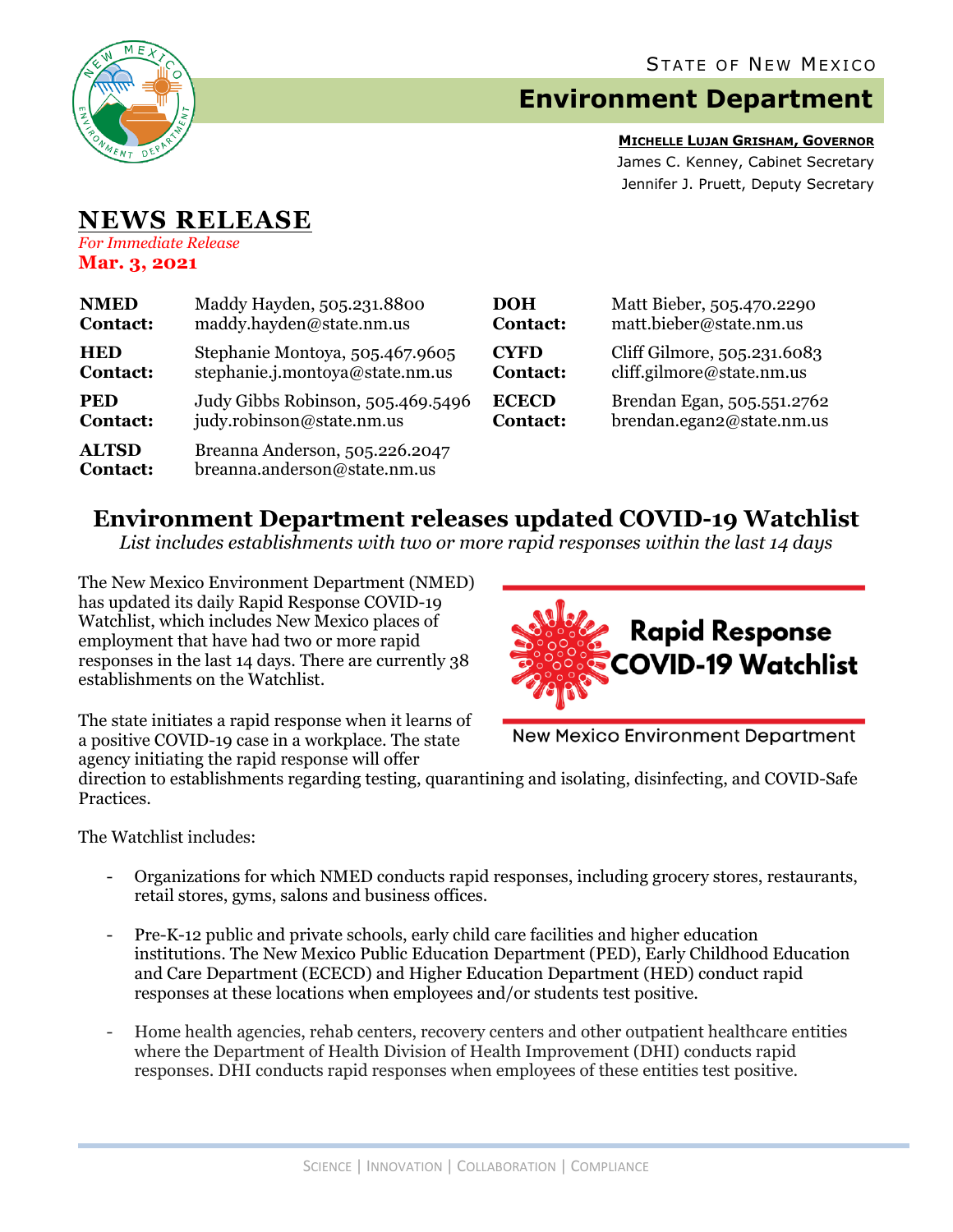- Long-term care facilities, including skilled nursing homes and assisted living facilities where the Aging and Long-Term Services Department (ALTSD) conducts rapid responses when a staff member and/or resident tests positive for COVID-19.
- Children, Youth and Families Department (CYFD) facilities, including residential treatment centers for youth and youth shelters. CYFD conducts rapid responses when staff and/or residents test positive.

The Rapid Response COVID-19 Watchlist allows the public to make more informed decisions when patronizing establishments and also assists NMED's Occupational Health and Safety Bureau and other state and local regulatory agencies in evaluating whether organizations are complying with state public health orders and COVID-Safe Practices. State regulatory agencies may initiate compliance investigations and/or exercise enforcement when establishments fail to adhere to required practices.

The current public health order mandates certain establishments close for two weeks if they have four or more rapid responses within the last 14 days. The closure requirement applies to food and drink establishments, retail spaces, places of lodging, close-contact businesses as defined in the Nov. 13, 2020 public health order, and essential businesses (other than healthcare operations, utility and media services).

When there are four or more rapid responses at a location within 14 calendar days, the New Mexico Environment Department will refer the establishment to the Department of Health, which will evaluate and make the decision on establishment closure. An establishment may be permitted to continue operating if the Department of Health, after consultation with the New Mexico Environment Department, determines that the business is a sole provider of goods or services within a community, or if they have committed to regular surveillance testing of their workforce.

If a school has four rapid responses in a 14-day period, it must close within seven calendar days and remain in remote-only learning for 14 days. Only the individual school that reached the rapid response threshold is required to return to remote learning.

The current Rapid Response COVID-19 Watchlist and closure list, which includes all establishments that have been required to close, are posted [here.](https://www.env.nm.gov/rapid-response-data/)



**New Mexico Environment Department** 

## **Wednesday, March 3**

| <b>AGENCY</b><br><b>ASSIGNED</b> | <b>NAME</b>                   | <b>ADDRESS</b>        | <b>CITY</b>       | <b>COUNTY</b> | <b>NUMBER OF</b><br><b>RAPID</b><br><b>RESPONSES</b> |
|----------------------------------|-------------------------------|-----------------------|-------------------|---------------|------------------------------------------------------|
|                                  |                               | 233 S NEW YORK        |                   |               |                                                      |
| <b>NMED</b>                      | WALMART SUPERCENTER           | <b>AVE</b>            | <b>ALAMOGORDO</b> | <b>OTERO</b>  |                                                      |
|                                  | <b>GOOD SAMARITAN SOCIETY</b> | 3101 NORTH            |                   |               |                                                      |
| <b>ALTSD</b>                     | <b>BETTY DARE</b>             | <b>FLORIDA AVENUE</b> | ALAMOGORDO        | <b>OTERO</b>  |                                                      |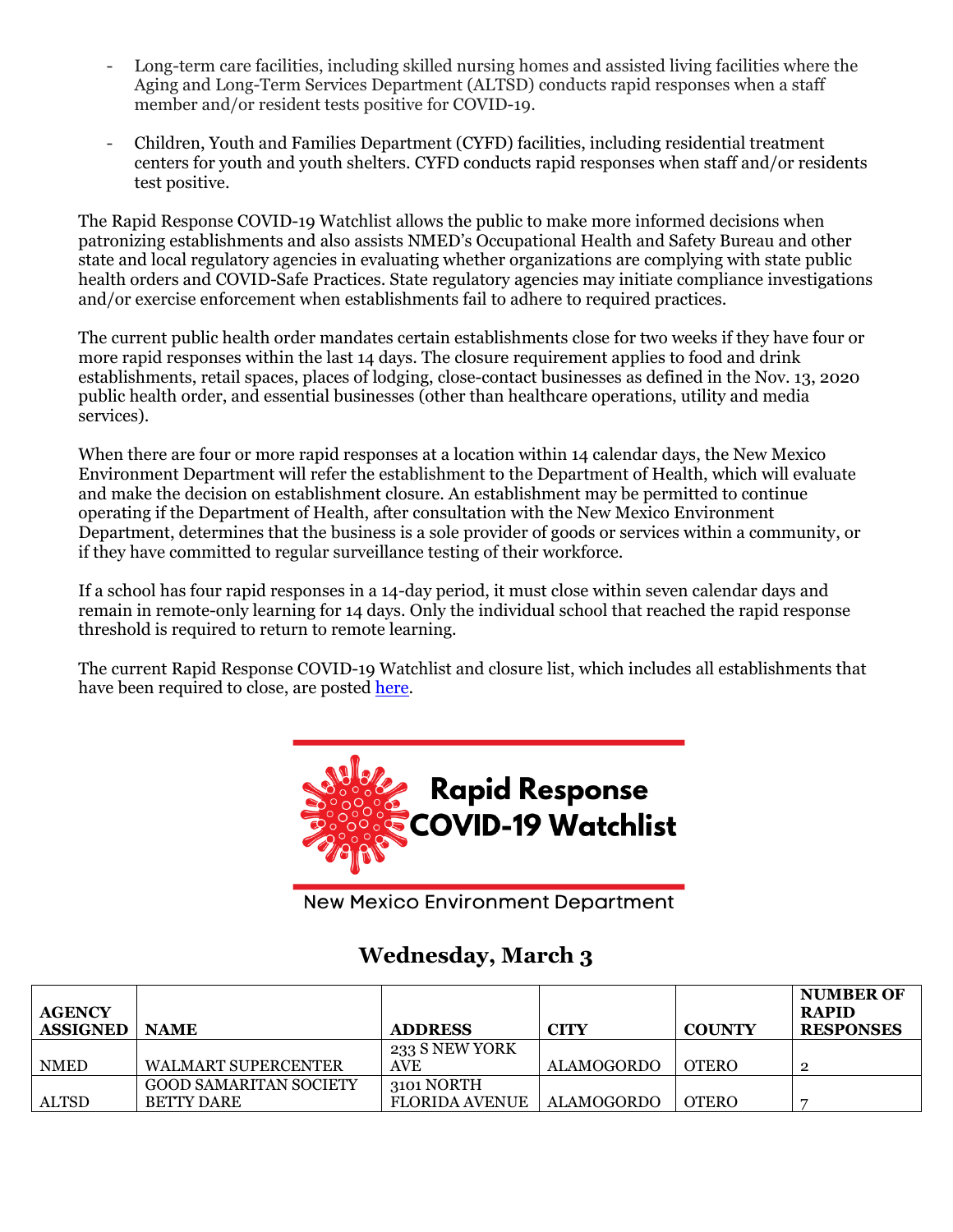|              |                                                           | 9007B                               |                                 |                   |                |
|--------------|-----------------------------------------------------------|-------------------------------------|---------------------------------|-------------------|----------------|
| <b>NMED</b>  | A COM TECHNOLOGIES                                        | WASHINGTON ST<br><b>NE</b>          | <b>ALBUQUERQUE</b>              | <b>BERNALILLO</b> | $\overline{2}$ |
|              | CITY OF ALBUQUERQUE DEPT                                  | 2200 SUNPORT                        |                                 |                   |                |
| <b>NMED</b>  | OF AVIATION                                               | <b>BLVD SE</b>                      | <b>ALBUQUERQUE</b>              | <b>BERNALILLO</b> | $\mathbf{2}$   |
|              | OSO BIOPHARMACEUTICALS                                    | 4401 ALEXANDER                      |                                 |                   |                |
| <b>NMED</b>  | <b>DIV</b>                                                | <b>BLVD NE</b>                      | <b>ALBUQUERQUE</b>              | <b>BERNALILLO</b> | $\overline{4}$ |
|              |                                                           | 9201 PAN<br><b>AMERICAN FWY</b>     |                                 |                   |                |
| <b>NMED</b>  | RPE PRODUCTIONS LLC                                       | NE                                  | <b>ALBUQUERQUE</b>              | <b>BERNALILLO</b> | $\overline{2}$ |
|              |                                                           | 3831 SINGER                         |                                 |                   |                |
| <b>NMED</b>  | SAVING THE WORLD LLC                                      | <b>BLVD NE</b>                      | <b>ALBUQUERQUE</b>              | <b>BERNALILLO</b> | $\,2$          |
| <b>NMED</b>  | SYSCO NEW MEXICO LLC                                      | <b>601 COMANCHE</b><br><b>RD NE</b> | ALBUQUERQUE                     | <b>BERNALILLO</b> |                |
|              |                                                           | 8000 ACADEMY                        |                                 |                   | $\mathbf{2}$   |
| <b>NMED</b>  | WALMART SUPERCENTER                                       | <b>RD NE</b>                        | <b>ALBUQUERQUE</b>              | <b>BERNALILLO</b> | $\mathbf{2}$   |
| DHI          | <b>ADDUS HEALTH CARE</b>                                  | 2129 OSUNA ROAD                     | <b>ALBUQUERQUE</b>              | <b>BERNALLILO</b> | 3              |
|              |                                                           | NE SUITE 101B                       |                                 |                   |                |
| <b>NMPED</b> | HOPE CHRISTIAN HIGH<br><b>SCHOOL</b>                      | <b>6800 PALOMAS</b><br>NE           | <b>ALBUQUERQUE</b>              | <b>BERNALILLO</b> | 3              |
|              | SANDIA PREPARATORY                                        |                                     |                                 |                   |                |
| <b>NMPED</b> | <b>SCHOOL</b>                                             | 532 OSUNA RD.                       | <b>ALBUQUERQUE</b>              | <b>BERNALILLO</b> | $\mathbf{2}$   |
| <b>NMED</b>  | ANGEL FIRE RESORT                                         | 10 MILLER LANE                      | <b>ANGEL FIRE</b>               | <b>COLFAX</b>     | $\,2$          |
|              |                                                           | 15TH AND                            |                                 |                   |                |
| <b>NMPED</b> | ARTESIA PARK JUNIOR HIGH                                  | <b>CANNON</b>                       | <b>ARTESIA</b>                  | <b>EDDY</b>       | $\mathbf{2}$   |
| DHI          | AAA HOME CARE                                             | 1102 WEST<br><b>CHAVEZ AVENUE</b>   | <b>BELEN</b>                    | <b>VALENCIA</b>   | $\overline{2}$ |
| <b>NMED</b>  |                                                           |                                     | <b>CARLSBAD</b>                 |                   |                |
|              | <b>WESTERN COMMERCE BANK</b><br><b>LAKEVIEW CHRISTIAN</b> | 127 S CANYON ST<br>1300 N CANAL     |                                 | <b>EDDY</b>       | $\overline{4}$ |
| DHI          | <b>HOSPICE</b>                                            | <b>STREET</b>                       | <b>CARLSBAD</b>                 | <b>EDDY</b>       | $\overline{2}$ |
|              |                                                           | 3000 WEST                           |                                 |                   |                |
| <b>NMPED</b> | <b>CARLSBAD HIGH</b>                                      | <b>CHURCH</b>                       | <b>CARLSBAD</b>                 | <b>EDDY</b>       | $\mathbf 2$    |
| <b>NMPED</b> | <b>CARLSBAD INTERMEDIATE</b><br><b>SCHOOL</b>             | 800 WEST<br><b>CHURCH</b>           | <b>CARLSBAD</b>                 | <b>EDDY</b>       | 3              |
|              | <b>LAKEVIEW CHRISTIAN HOME</b>                            | 1905 WEST                           |                                 |                   |                |
| <b>ALTSD</b> | OF THE SOUTHWEST, INC.                                    | PIERCE STREET                       | <b>CARLSBAD</b>                 | <b>EDDY</b>       | $\overline{4}$ |
|              | PEABODY EL SUGUNDO COAL                                   | 31 MILES N HWY                      |                                 |                   |                |
| <b>NMED</b>  | <b>MINE</b>                                               | 509                                 | <b>GRANTS</b>                   | <b>CIBOLA</b>     | $\,2$          |
| DHI          | WHITE SANDS HEALTH CARE<br><b>CENTER</b>                  | 5715 N<br><b>LOVINGTON HWY</b>      | <b>HOBBS</b>                    | <b>LEA</b>        | $\mathbf{2}$   |
| <b>NMED</b>  | WALMART SUPERCENTER                                       | 1550 S VALLEY DR                    | <b>LAS CRUCES</b>               | <b>DONA ANA</b>   | 3              |
|              |                                                           | 175 N                               |                                 |                   |                |
|              | WELBROOK SENIOR LIVING                                    | <b>ROADRUNNER</b>                   |                                 |                   |                |
| <b>ALTSD</b> | LAS CRUCES, LLC                                           | <b>PARKWAY</b>                      | <b>LAS CRUCES</b>               | <b>DONA ANA</b>   | $\mathbf{2}$   |
| <b>ALTSD</b> | VIDA ENCANTADA NURSING<br>& REHAB                         | 2301 COLLINS<br><b>DRIVE</b>        | <b>LAS VEGAS</b>                | <b>SAN MIGUEL</b> | $\mathbf{2}$   |
|              | WALMART DISTRIBUTION                                      | 670 LOS MORROS                      |                                 |                   |                |
| <b>NMED</b>  | <b>CTR</b>                                                | RD NW                               | LOS LUNAS                       | <b>VALENCIA</b>   | 5              |
| <b>NMED</b>  | SADIE'S OF NEW MEXICO                                     | 6230 4TH ST NW                      | <b>LOS RANCHOS</b>              | <b>BERNALILLO</b> | $\,2$          |
|              | MORARTY EDGEWOOD                                          | 2422 E. HIGHWAY                     |                                 |                   |                |
| <b>NMPED</b> | <b>SCHOOL TRANSPORTATION</b>                              | 333                                 | <b>MORIARTY</b>                 | <b>TORRANCE</b>   | $\mathbf{2}$   |
| <b>NMED</b>  | <b>MASSON FARMS OF NEW</b><br>MEXICO INC                  | 2100 COUNTY<br>ROAD D61             | <b>RADIUM</b><br><b>SPRINGS</b> | <b>DONA ANA</b>   | $\overline{2}$ |
|              | <b>ALLSUP'S CONVENIENCE</b>                               | 4400 RIDGECREST                     |                                 |                   |                |
| <b>NMED</b>  | <b>STORE</b>                                              | DR SE                               | <b>RIO RANCHO</b>               | <b>SANDOVAL</b>   | $\mathbf{2}$   |
|              | RIO RANCHO ANIMAL                                         | 3441 NORTHERN                       |                                 |                   |                |
| <b>NMED</b>  | <b>CONTROL</b>                                            | <b>BLVD NE</b>                      | <b>RIO RANCHO</b>               | <b>SANDOVAL</b>   | $\overline{2}$ |
| <b>NMPED</b> | <b>SHINING STARS PRESCHOOL</b>                            | 2100 LIONEL ST<br>NE                | <b>RIO RANCHO</b>               | <b>SANDOVAL</b>   | $\overline{2}$ |
|              |                                                           |                                     |                                 |                   |                |